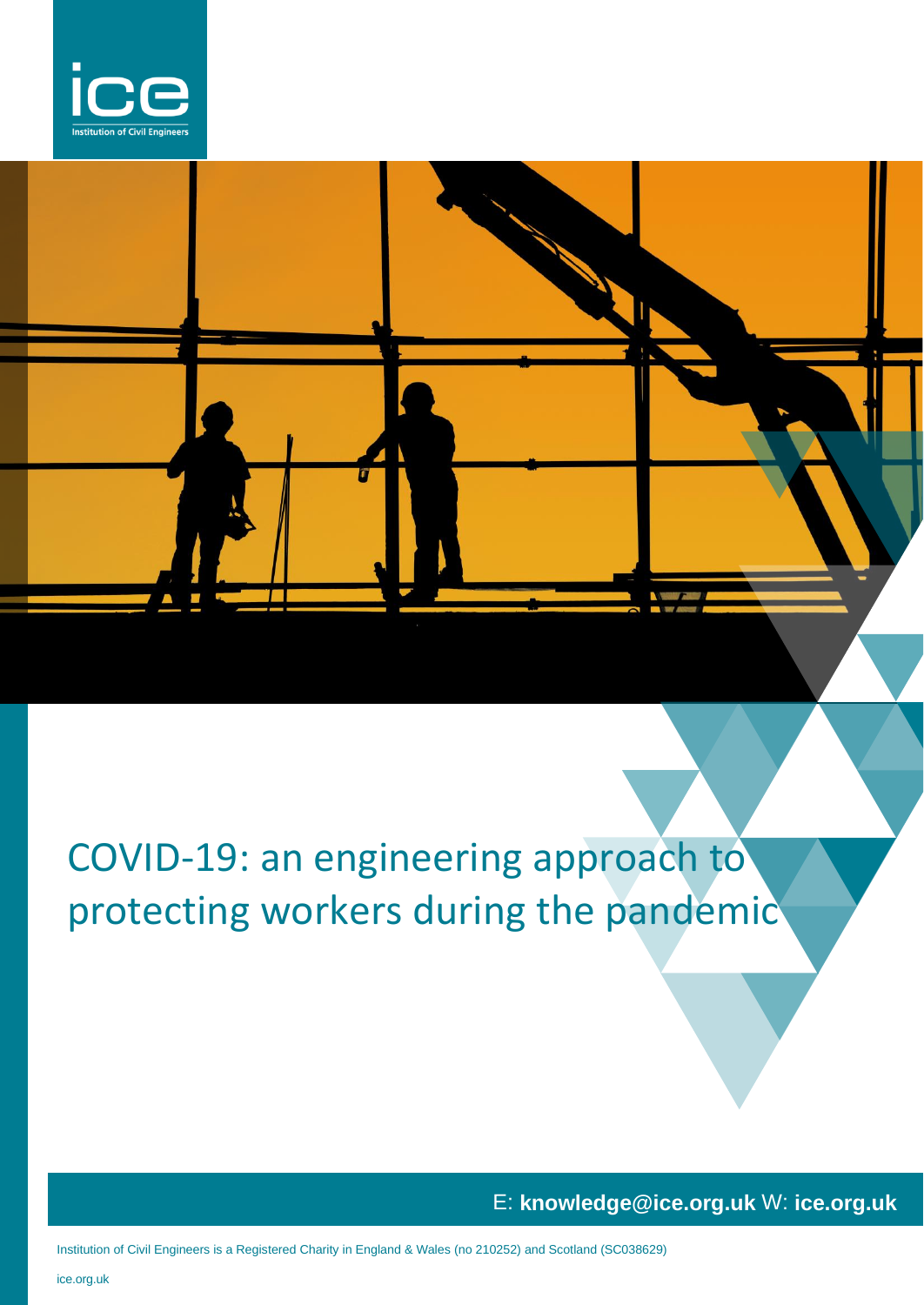

## Covid-19: an engineering approach to protecting workers during the pandemic

Generic rules cannot be applied across all projects. Good engineers know that great design and construction is backed up by best advice and quidance. Developed during an ongoing global pandemic, this document provides guidance for how a collaborative construction sitespecific approach can be taken to assess individuals' exposure to hazards.

### <span id="page-1-0"></span>**Table of contents:**

 $\overline{2}$ 

Institution of Civil Engineers is a Registered Charity in<br>England & Wales (no 210252) and Scotland (SC038629)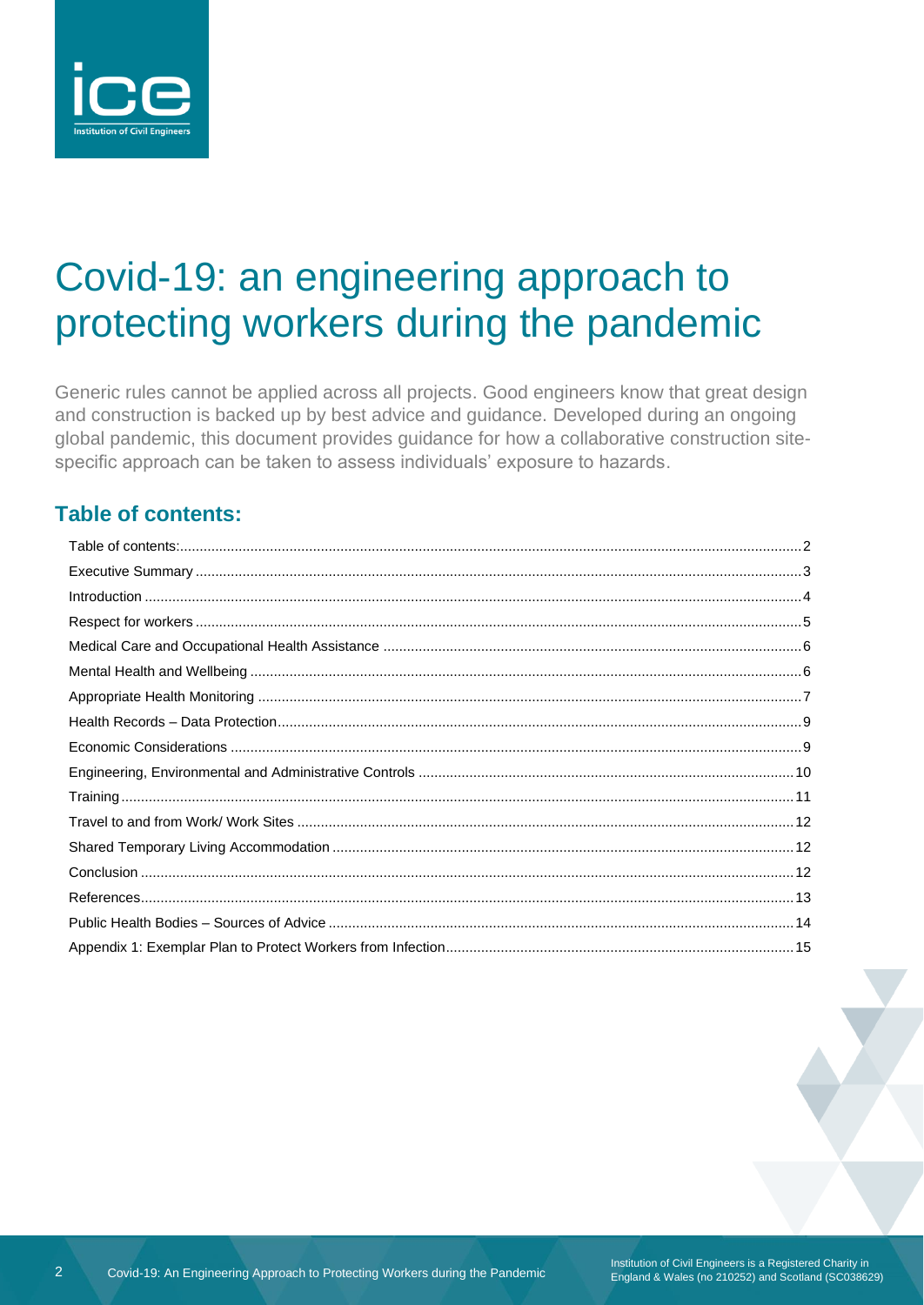

### <span id="page-2-0"></span>**Executive Summary**

#### Respect for Workers is more than a slogan

Covid-19 presents peculiar and sometimes particular threats to the population with some demographic groups potentially more prone to the severest outcomes, upon contraction of Covid-19; for instance, workers from a minority ethnic background, workers with underlying medical conditions or older workers. That doesn't mean that outside of those demographic groups people aren't being affected, accordingly the construction industry must take appropriate measures to protect its workforce and their families, minimise the virus exposure risk and enable productive economic work to be carried out for as long as the virus is present in the local environment. Therefore, when reviewing and revising Construction Phase Plans and related risk assessments, taking account of the potential presence of coronavirus and the likelihood of workers contracting Covid-19, employers must engage with and involve the individual employees in establishing their level of exposure risk and the appropriateness of the protective measures.

#### One size does not fit all

Developed by ICE's Expert Panel on Safety, Health and Wellbeing this document has been designed to assist companies prepare and manage their workplaces in the pandemic, including any reopening and ongoing strategies, complementing the guidance from national organisations such as; the UK's Construction Leadership Council's (CLC) standard operating procedures (CLC 2020) or Construction Industry Federation in Ireland (CIF 2020) or Construction Scotland for example.

This document is a curation of what we understand from the numerous guidance and advice available, distilled into a practical worker-centred 'solution finder' that meets the needs of the public health emergency and the economic crisis. It encompasses both the principles of prevention and ethically aligned design principles, making a substantial addition to the quality guidance available for those assessing the exposure risk and the health of their workforce, facilitating identification of safe working environments, and helping to restart or continue work on construction sites while maintaining and rebuilding this sector of the economy. Guidance covers how to deal with the exposure risk when:

- planning, designing, and/ or carrying out construction work;
- travelling to and from the workplace; and
- workers are living away from their normal homes.

For all the stated reasons 'a one size fits all' approach is not an appropriate approach. This guidance, to be read in conjunction with appropriate statutory guidance, will help avoid blanket rules and restrictions being applied across the construction industry in a less than caring fashion, answering the relevant question; how can workers work in a safe and healthy manner during a pandemic?

### An economically sound approach to protecting workers during a pandemic

What is new in this approach is that it demonstrates how specific trustworthy sources of advice and guidance can be applied to managing the work process, while dealing with Covid-19 and other transferrable threats to the health of the workforce. It addresses the work activities and the resources needed to protect individual workers and their families who are or who may be exposed to the hazard. It emphasises how generic rules cannot be applied across all projects and shows how a collaborative construction site-specific approach can be taken to assessing individuals' exposure to hazards, while following scientific advice; protecting the workforce, whilst allowing the continuation of economic activity in construction.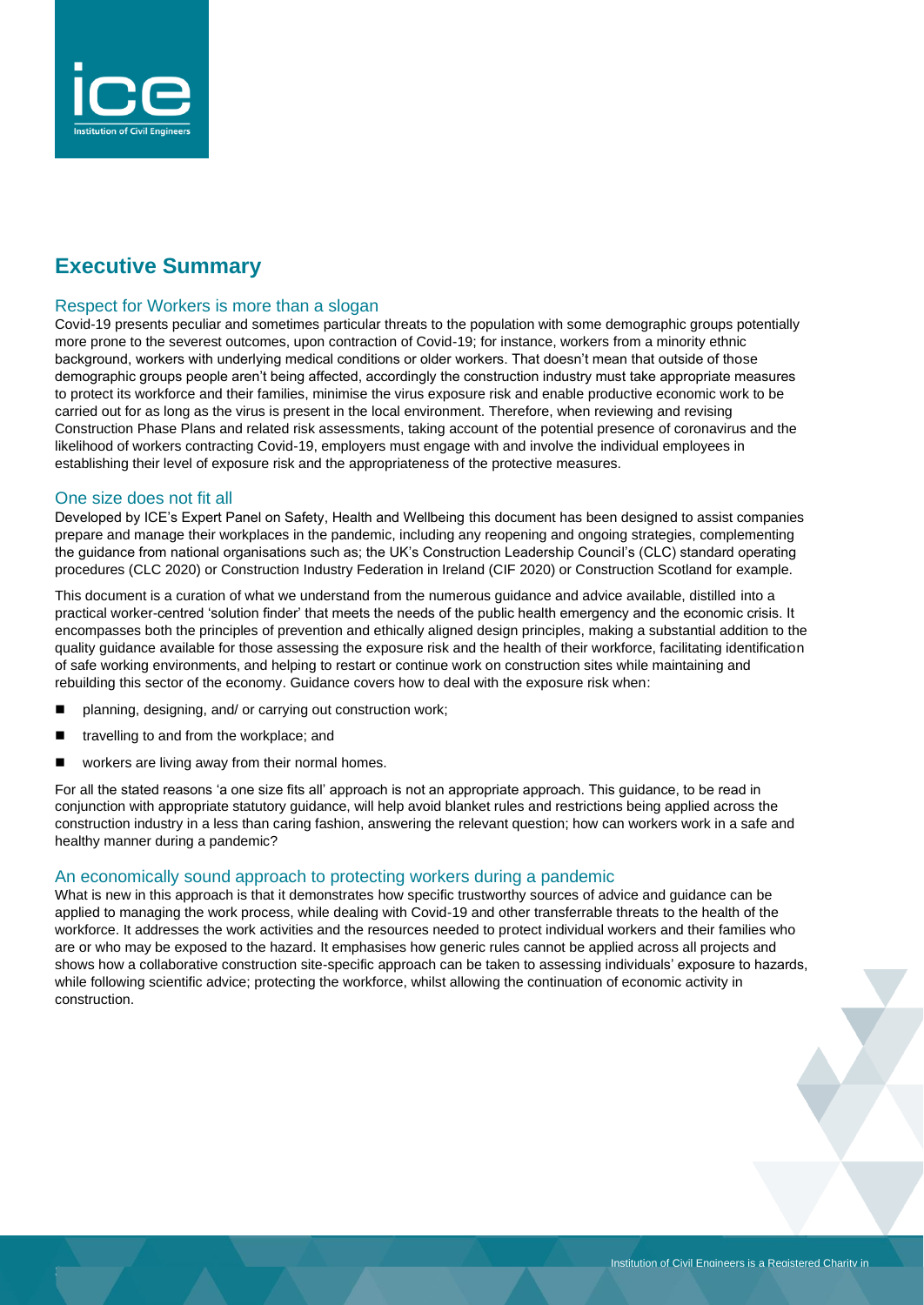

### <span id="page-3-0"></span>**Introduction**

The construction industry is used to having to control hazards that cannot be designed out and the emergence of this coronavirus (SARS CoV-2) is an additional hazard that needs to be dealt with responsibly if we are to continue to protect the safety, health and wellbeing of the workforce. No two workplace environments are the same and the exposure risks must be continuously assessed to ensure the safety, health and wellbeing of workers and the public.

As we approach the subject of establishing how workers can return to their usual place of work, after a period of lockdown, in a manner that provides for their safety, health and wellbeing there is a need to remember that infection protection and prevention has always been part of routine and site-specific workplace assessments. Biological hazards (bacterial and viral) such as hepatitis, HIV, legionella, leptospirosis to name a few are not unheard of in the construction industry. While coronavirus is known to be in general circulation or known to be present remember that not everyone is infected nor is every location contaminated. However, if we are to create and maintain a workplace where workers feel safe then realistic, science-driven precautions need to be in place. The physical, mental, and economic health of everyone is critical as society adjusts to living through this pandemic. Remember though that any strategy must be based on full engagement with the workforce and informed agreement by everyone to maintaining the practical measures that will protect workers from exposure to the virus while providing security of employment.

Working safely and working effectively are not mutually exclusive, and the appearance of the novel biological hazard (SARS CoV-2) should not lead to a disproportionate response that could damage the civil engineering sector for years to come. The ethical response to meeting the triple objectives of construction sustainability, that is the long-term sustainability of the industry is therefore based on its ability to meet:

- Public interest, i.e., the community that is served by construction;
- Private interest, i.e., construction businesses, owners and shareholders; and
- Worker interests.

There are several stages to a successful and safe work, including:

- planning and preparing;
- readying the workplace; and
- monitoring for and appropriately reacting to pandemic impacts.

A top-down, 'one size fits all' approach just does not work. As is true with any general safety, health and wellbeing guidance, the control measures need to be tailored to the specific circumstances and the requirements of each workplace, taking into account the number of workers impacted, the layout of the workplace, as well as the demographics of those likely to be affected, noting too that some people are more vulnerable and therefore are at greater risk than others, for instance, workers from a minority ethnic background (Public Health England [PHE], 2020), workers with underlying medical conditions or older workers potentially more prone to the severest outcomes upon contraction of Covid-19.

There is an opportunity for our industry to use the return to work to support the achievement of UN Sustainable Development Goal 8: "Promote sustained, inclusive and sustainable economic growth, full and productive employment and decent work for all".

The construction industry and the civil engineering sector in particular can take a lead and show serious initiative by strongly focusing on how in our recovery planning we are working to achieve and sustain workers' mental, physical and economic wellbeing throughout. To assist with this ICE has developed these general infection prevention advice notes for both workers and companies working in the field of civil engineering construction/ infrastructure development.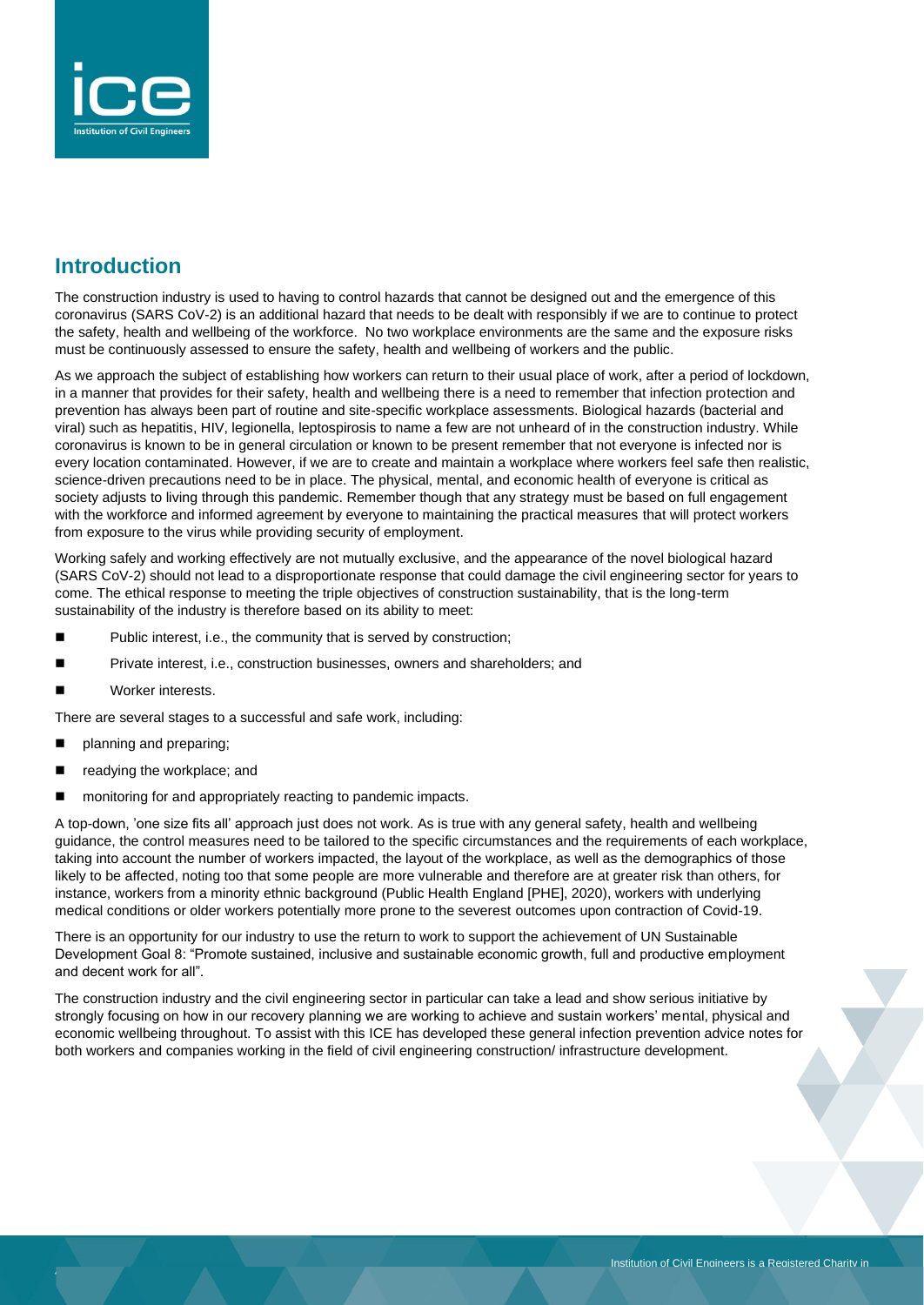

This document has been developed to support companies as they prepare or reappraise their workplace reopening or business continuity strategy, complementing the guidance from national organisations such as; the UK's Construction Leadership Council's (CLC) standard operating procedures (CLC 2020), HM Government's working safely during COVID-19 advice (HM Government 2020a) or Construction Industry Federation in Ireland (CIF 2020) for example. The International Labour Organization (ILO 2020) also has a range of useful return to work advice and guidelines to assist in the development of preventive and protective measures.

### <span id="page-4-0"></span>**Respect for workers**

The coronavirus pandemic resulted in protracted months-long "stay at home" measures coupled with the daily posting of infection and fatality figures that generated an understandable anxiety in the minds of people returning to work and some apprehension that going back into work will expose them to the risks of contracting the virus and becoming ill with the disease. To alleviate these concerns and anxieties it is important that returning to work takes place in an environment of mutual trust and confidence within the workforce and throughout the company.

The key to this is valuing the workforce and respecting and supporting all workers in a supportive and caring environment, (Considerate Constructors Scheme, [CCS] n.d.). Respect for workers is not simply a slogan. Nor is it achieved by "doing" care. It is about a genuine and constructive interaction between employers and employees as equals. Some of the mechanisms to facilitate this are enshrined in legislation, other mechanisms emerge from industry codes and good practice guidelines.

### **Participation**

Engaging with workers has meaning when that involves workers and/ or their representatives participating fully in the decision-making process regarding their safety, health and wellbeing, up to and including the making of the decisions. This ensures that the decisions on procedures and practices are mutually agreed upon and incorporate the needs of the workers and the company. Remember, the coronavirus control slogan "We are all in this together" is just as important for returning to work as it was during the lockdown.

### Information

Communication has long been recognised as critical to good safety, health and wellbeing practices on site. When communicating safety, health and wellbeing measures, workers should be able to understand and agree the rationale behind the decisions. This means having information on how the decisions were arrived at including, where appropriate, the medical and scientific evidence and guidance, and government policies underpinning those measures.

There is a lot of myth, misinformation, and unfounded assumptions as well as out of date information in the news media, on the internet and in general conversation about the virus and solutions to curing or living with it. Clarify the facts before decisions are made and information disseminated to the workforce. Seek information and advice from appropriate expert bodies (see Reference section), recognising that these bodies sometimes differ in their findings and advice. Aim for the best available expert guidance and keep up to date with developments. Good expert information alleviates a lot of the anxieties workers may have.

### **Reciprocity**

Central to the "do no harm" principle is reciprocity. Workers should be encouraged and supported in making decisions about their own health and welfare including the right to refuse work where they genuinely believe their health and welfare is at risk or that they may be putting others at risk, e.g. vulnerable family members.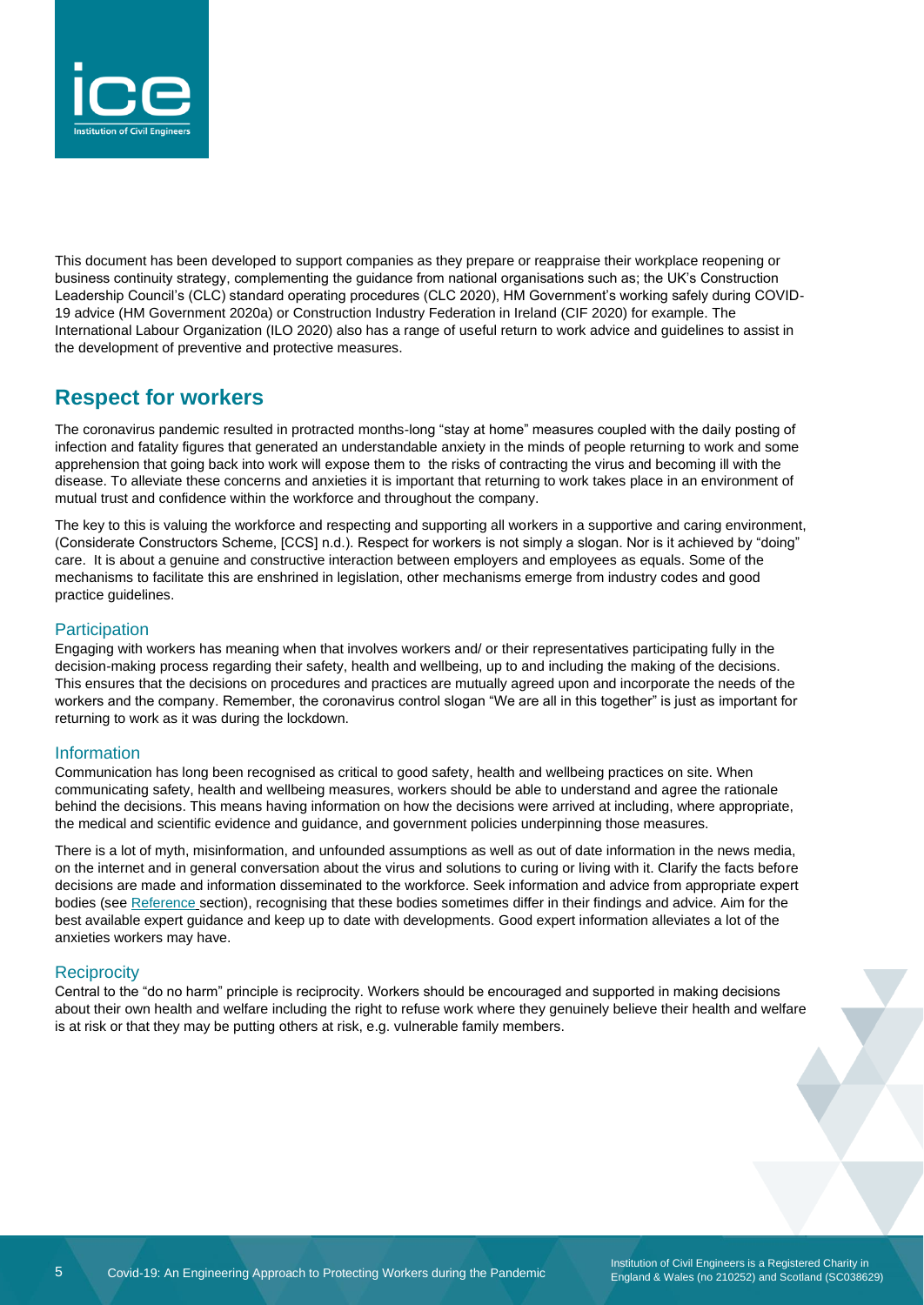

#### **Flexibility**

Knowledge about the coronavirus is constantly evolving, as is knowledge about how social practices affect the spread of the virus. Safety, health and wellbeing practices must reflect the evolving situation and employers should then adjust their practices in the light of new general expert scientific and medical information as well as from any specific information learned from their workers and from observations of on-site procedures. Flexibility also means recognising that the public measures to control the spread of the virus creates unusual personal circumstances for each worker that would not normally be routinely experienced, e.g., the "stay at home" requirement for a full household where only one may be exhibiting symptoms of the virus, or where the care needs of a vulnerable relative have to be met by the family in the absence of normal community carers, and this includes child care when schools and day care facilities are closed.

#### Procedural Justice

Treating all workers fairly is not the same as treating all workers the same. Procedures to safeguard workers should not lead to discrimination against particular groups within the workforce who may for example be labelled "vulnerable" irrespective of whether each individual is actually vulnerable or not. Ensure that procedures do not reinforce systemic inequalities either by act or omission. Full participation in the decision-making process should facilitate discussion on these issues.

### Continuous Improvement

It is important to schedule regular and frequent review meetings with workers' representatives to ensure that the procedures agreed upon reflect current best practice, are up to date with medical or government guidance, are effective and that the concerns of all workers are raised, discussed and addressed.

### <span id="page-5-0"></span>**Medical Care and Occupational Health Assistance**

Larger employers may already employ occupational health professionals who will be invaluable members of the coronavirus safety teams providing information on appropriate procedures, PPE, cleaning regimes, etc., as well as advice in support of workers who have been in contact with or have been diagnosed with Covid-19.

In the absence of an occupational health professional employers may seek advice from the relevant Public Health body for specific coronavirus advice or from Employment Medical Advisory Service (EMAS) at the Health and Safety Executive (HSE) and HSE(NI) for general health care practices on-site. Scottish Government website also has specific advice to cover a wide range of situations. WHO's recommended essential preventative measures and additional precautions are set out [below.](#page-9-1)

### <span id="page-5-1"></span>**Mental Health and Wellbeing**

Workplace wellbeing relates to all aspects of working life, from the quality and safety of the physical environment, to how workers feel about their work, their working environment, the climate at work and work organisation. The aim of measures for workplace wellbeing is to complement safety and health measures to make sure workers are safe, healthy, satisfied and engaged at work (ICE 2020).

Fear, worry, and anxiety are normal responses to real or perceived threats and times of uncertainty. A prolonged period of lockdown, with daily doses of information, from a wide variety of sources, regarding the virus, the disease and its actual and/or perceived impact has fed the fear of contracting the virus. This has heightened workers concerns for self and for family now back at or returning to work knowing that the virus is still present and likely be with us for some time. Coupled with this is the impact on mental health and wellbeing associated with long periods of isolation and of not being at work.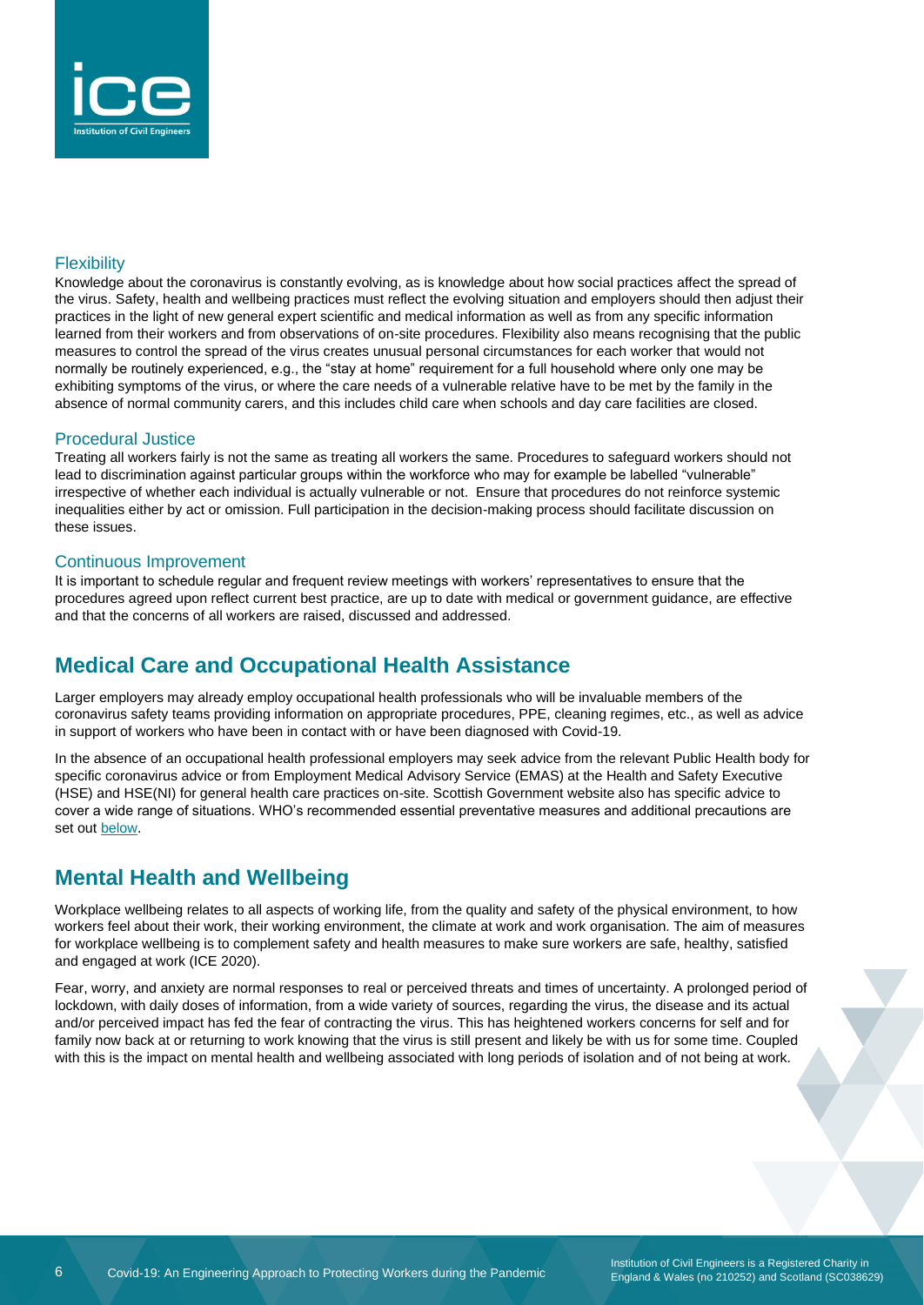

Sustained, meaningful and good quality work ordinarily offers a positive effect, which may be dinted by the presence of coronavirus.

Addressing conflicting pressures and anxieties requires a fine balance when adopting standard operating procedures to the particular workplaces and to individual workers. Everyone has their own vulnerabilities and anxiety triggers with individual coping abilities. As was mentioned in the introduction a 'one size fits all' definitely does not work when addressing mental health vulnerabilities of the workforce. It is important therefore to give additional consideration to the mental wellbeing of employees at this time. Caring employers will be aware of this and take this into account as the preparations for returning to work develop. Many employers will already have a mental health or mental welfare programme in place, but should additional assistance be needed advice on managing work related stress and mental wellbeing can be obtained from:

- ◼ HSE at [https://www.hse.gov.uk/stress/mental-health.htm,](https://www.hse.gov.uk/stress/mental-health.htm) and
- HSE(NI) at [https://www.hseni.gov.uk/topic/mental-well-being-work.](https://www.hseni.gov.uk/topic/mental-well-being-work)

### <span id="page-6-0"></span>**Appropriate Health Monitoring**

#### Virus vs Disease

Severe acute respiratory syndrome coronavirus 2 (SARS-CoV-2) is the virus responsible for the spread of the coronavirus disease referred to as COVID-19.

#### Symptoms

NHS England has indicated that the main symptoms of COVID-19 are:

- high temperature this means you feel hot to touch on your chest or back;
- new, continuous cough this means coughing a lot for more than an hour, or 3 or more coughing episodes in 24 hours (if you usually have a cough, it may be worse than usual);
- loss or change to your sense of smell or taste this means you have noticed you cannot smell or taste anything, or things smell or taste different to normal.

There are other symptoms such as muscle aches, tiredness and shortness of breath that are associated with the disease and as more becomes known about the spread of the virus and its effects the list will be amended.

Keep checking your public health advisory body regularly for updates.

Anyone with or suspecting that they have any of the COVID-19 symptoms should seek medical advice as soon as possible and only return to work when medical advice permits. This may include a period of self-isolation.

#### Establish the principle of "Care not Policing".

Some employers are struggling with the issues of what health monitoring they should carry out, if any, and how frequent these should be, e.g., temperature checks and Covid-19 testing. There are limitations to the effectiveness of these tests when undertaken by employers rather than by Public Health and health care professionals (HCP). There are also substantial resource implications that may be above and beyond what may be reasonable in the circumstances.

Temperature rise is only one of a number of symptoms that an infected person may have. Not every person infected will display all the symptoms and many are known to have displayed no symptoms at all and pass through the disease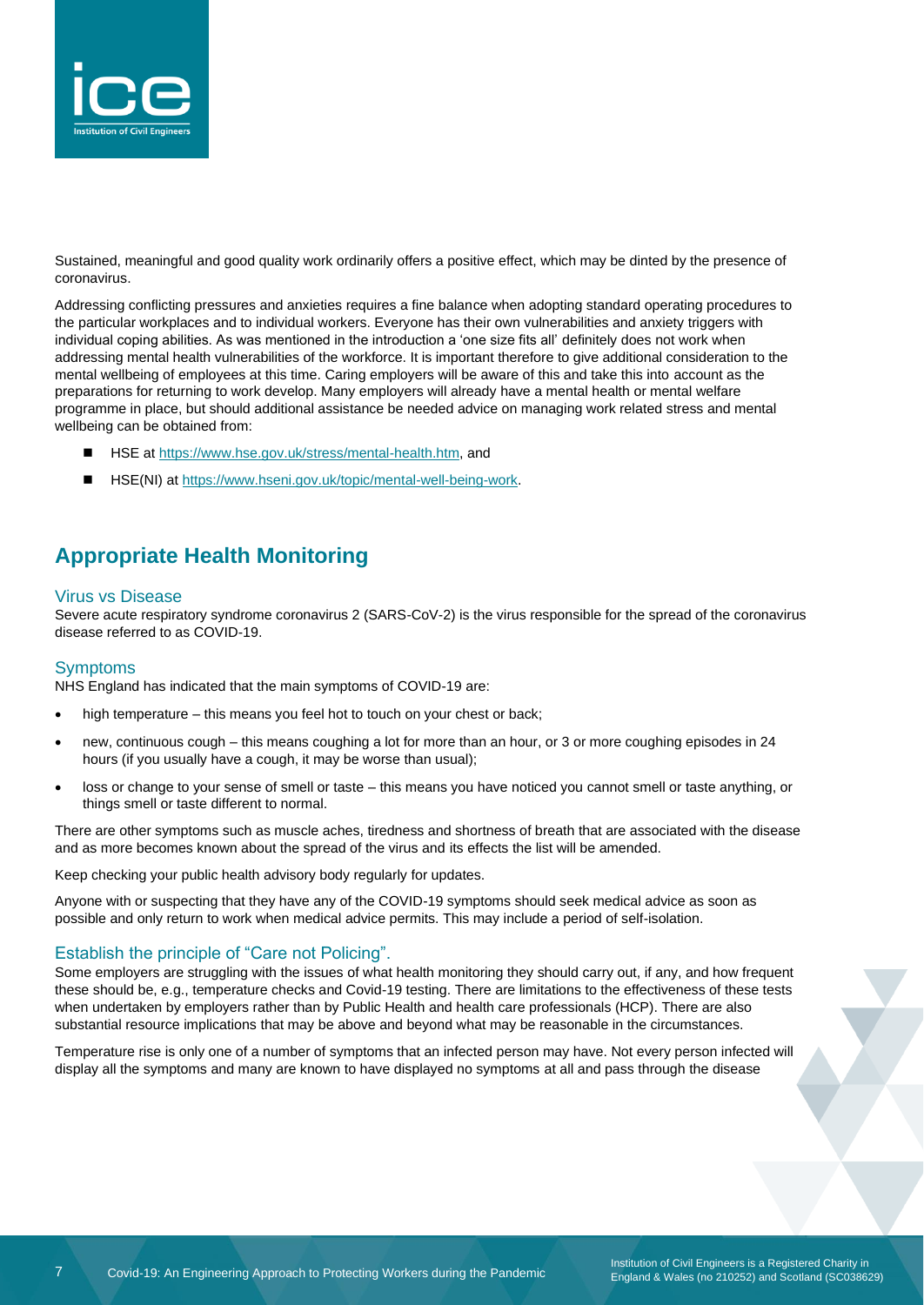

relatively unaffected. Thus, temperature testing on entry will only identify those who display this particular symptom missing those with other symptoms or with none at all.

Covid-19 testing is more accurate when carried out by an appropriately trained HCP. There is evidence that swabs taken by untrained people, including those who self-test, are being taken improperly, leading to a higher percentage of inaccurate results. Testing does not yet produce an immediate result and depending on other factors may be several days before the results are returned.

A negative result means only that on the date the test took place the patient was Covid-19 free. It cannot account for the possibility of contracting the virus after the date of testing. This does not mean that testing is ineffective, just that it may not be practically effective if incorporated into workplace procedures (health care settings not withstanding).

It is vital to avoid the perception of running a 'Covid-19 Policing' operation and focus instead on safety, health and wellbeing for all. This approach will deliver a more caring, socially responsible and productive work environment. In the context of mutual trust and confidence (described under Respect for Workers) self-monitoring (rather than requiring daily self-declarations) may be more effective in reducing the likelihood of infected employees coming into work.

#### Steps to self-monitoring

- 1. Provide all employees with details of the symptoms of Covid-19 (with the caveat that the absence of symptoms does to necessarily mean the absence of infection). The main symptoms of coronavirus are:
	- a) high temperature this means you feel hot to touch on your chest or back (you do not need to measure your temperature);
	- b) new, continuous cough this means coughing a lot for more than an hour, or 3 or more coughing episodes in 24 hours (if you usually have a cough, it may be worse than usual);
	- c) loss or change to your sense of smell or taste this means you have noticed you cannot smell or taste anything, or things smell or taste different to normal.

Most people with coronavirus have at least one of these symptoms.

- 2. Advise and support workers to self-isolate per current national guidelines (these will differ between the nations in U.K.) if they:
	- a) experience any of these symptoms or
	- b) have been in contact with anyone who has Covid-19.
- 3. Advise workers self-isolating with suspected Covid-19 to contact their public health body.

#### Worker Displaying Symptoms

If a worker begins to display symptoms, while at work, they are to:

a) go home immediately, self-isolate and contact the public health agency for their area (See Public Health Bodies – Sources of Advice below); or

b) if too ill to go home, they are to be isolated from other workers and an ambulance called, informing the emergency services that you have a potential Covid-19 patient too ill to travel.

Advise all workers who have been in contact with a Covid-19 patient to go home and self-isolate for 14 days. Per confidentiality do not disclose the name of the Covid-19 patient to others.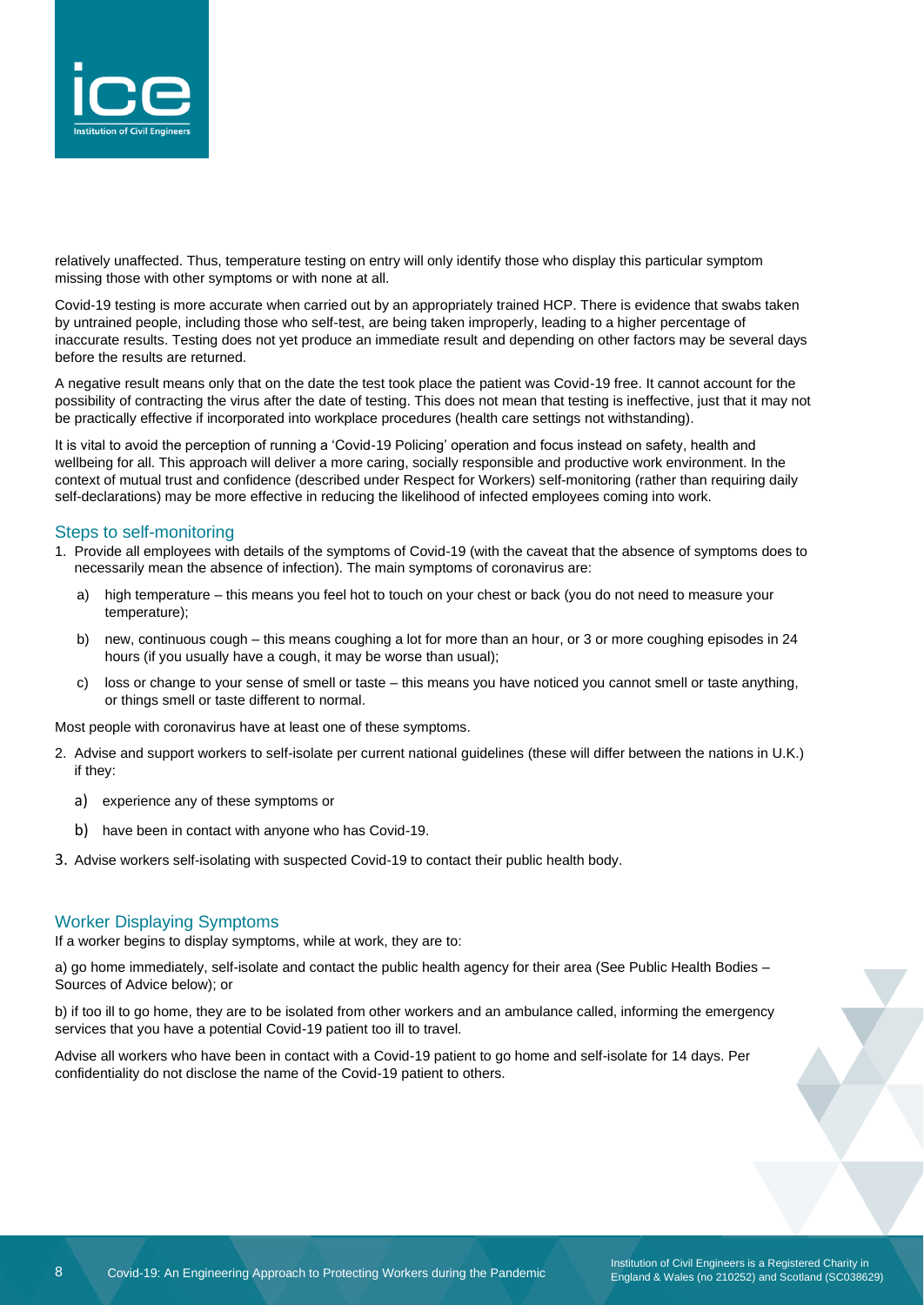

(Note: A 'contact' is a person who has been close to someone who has tested positive for COVID-19 anytime from 2 days before the person was symptomatic up to 7 days from onset of symptoms (this is when they are infectious to others. UK Government (HM Government 2020b) gives more detailed guidance.

Workers with a confirmed diagnosis of Covid-19 must inform their employers which other workers they have been in contact with.

Clean and disinfect workplace areas that the suspected Covid-19 patient has spent time in (HM Government 2020c).

### <span id="page-8-0"></span>**Health Records – Data Protection**

Health records are confidential to patients and their GP/ HCP. They may not be disclosed to another person without the express consent of the patient.

When an employer is provided with and maintains records of employees' health conditions they must:

- a) Nominate a specific person to securely hold that information, e.g., occupational health professional, Personnel or HR manager.
- b) Ensure that this information is physically or digitally secured against unauthorised access,
- c) Ensure that the information is not disclosed to any other person,
- d) Return the information to the employee and delete all copies of the information when it is no longer required.

When advising workers that they have been in contact with a person diagnosed with Covid-19 do not disclose the identity of the person with the diagnosis. Breaches of General Data Protection Regulations (GDPR) carry heavy penalties running into tens of thousands of pounds for each breach.

For information on employers' duties contact the Information Commissioner at<https://ico.org.uk/global/contact-us/>

### <span id="page-8-1"></span>**Economic Considerations**

It is right to acknowledge that this public health emergency is also an economic crisis affecting the whole of society. Some sections of society (the less affluent) are affected more than others and it is not crass to suggest addressing both crises in parallel. Economic hardship has come to most of society with the advent of the coronavirus pandemic and there is a need to deliver a safe and healthy return to economic activity. With planning for the new reality comes an opportunity to examine how, alongside creating safer and healthier workplaces, the economic fortunes of companies and workers can be enhanced. For instance, in 2017 a McKinsey report indicated the potential for a 50-60% increase in productivity in the construction industry should an effective digitalisation strategy, which met societal, industry and workers needs be adopted (Barbosa et al. 2017). However, achieving that potential requires amongst other factors that workers are granted equal consideration and respect.

Many workers will find that a coming back to work is filled with angst but the overwhelming need to provide personal economic stability will ultimately drive the decision. That does not mean that a country's return to work is an indicator that all is back to where it was. Rather it is the time where employers can reassure their employees that safety, health and wellbeing is more than just a hopeful outcome. It is a reality.

If the lockdown period taught us anything it is that 'we are all in it together' and getting through it and adjusting to the new reality needs the same caring approach. Employers and employees working together for shared economic benefit. The opportunity is presented to collaborate and to demonstrate mutual respect as we get through this in a resilient and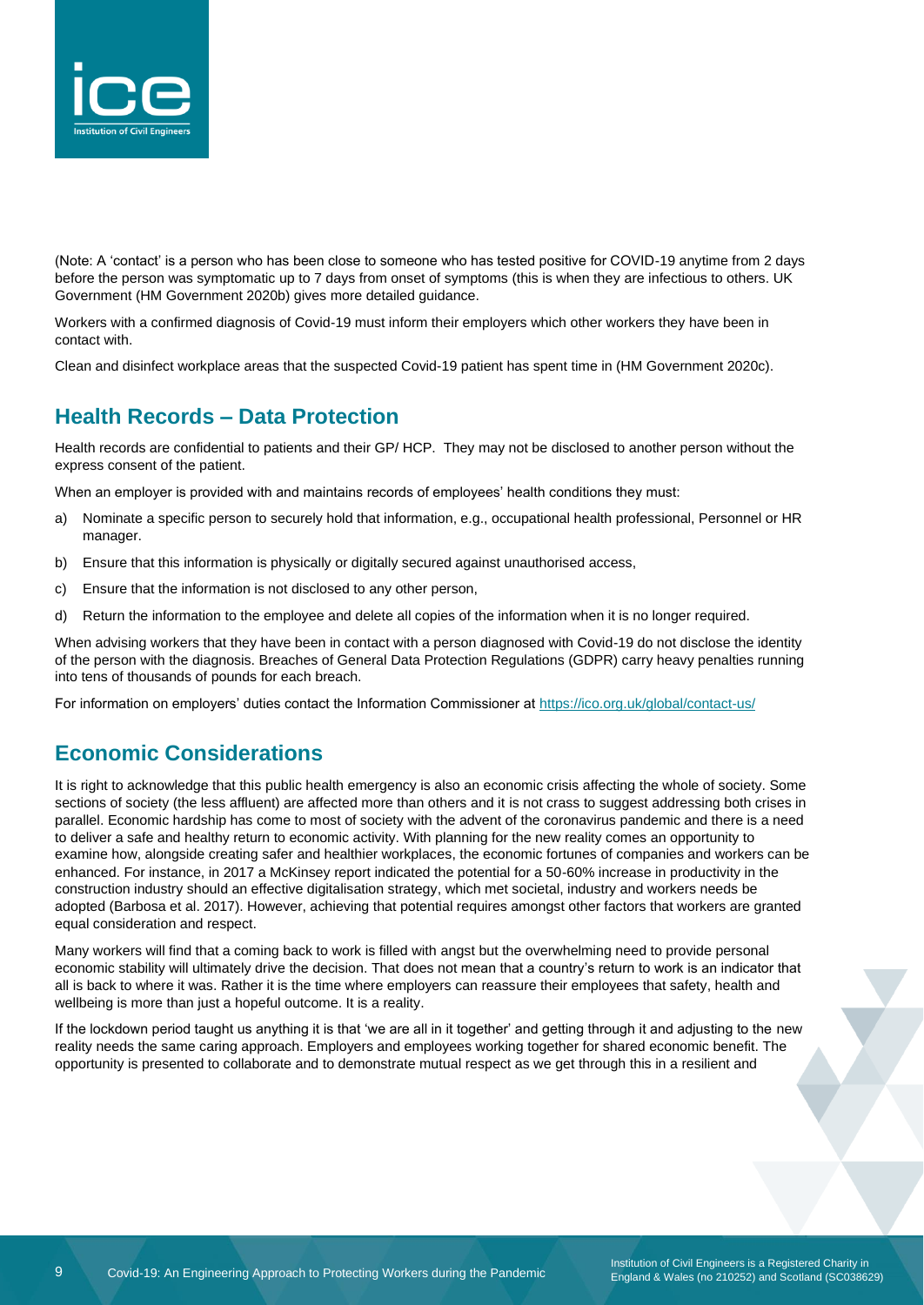

sustainable manner, protecting the economic interests of both construction business and the construction workforce. Organisations may soon come to realise that there are many positive benefits to be had, for all, through embracing agile working concepts. This document recognises that there is an interdependence between safety, health and wellbeing decisions and economic sustainability.

### <span id="page-9-0"></span>**Engineering, Environmental and Administrative Controls**

The virus is transmitted primarily through respiratory droplets and aerosol particles or contact with contaminated surfaces. Work-related exposure can occur anytime at the workplace, during work-related travel to an area with local community transmission, as well as on the way to and from the workplace.

The measures set out here, complementing WHO and national statutory guidance are designed to help determine what are the rational safeguards necessary for opening of and working on construction sites. Not all jobs, nor are all sites are equal with regard to exposure risk (WHO 2020a) and as such the controls discussed here are to be introduced and regularly reviewed with regard to site specifics, individual worker needs and the evolving medical and scientific advice.

Remember: controls suitable for one day will not remain consistently suitable and should be reviewed and may well need to be modified in subsequent days.

<span id="page-9-1"></span>An exemplar Plan to Protect Workers from Infection is presented in Appendix 1.

#### Essential preventative measures recommended by World Health Organisation (WHO)

The essential preventative measures are those that apply where most viral or biological hazards are known to exist. They are largely good hygiene procedures:

- Hand hygiene Protect yourself and others from infection by frequently washing your hands [soap and water for at least 20 seconds] or cleansing using an alcohol-based hand rub [with greater than 60% ethanol or 70% isopropanol] and not touching your face; and
- **Respiratory hygiene** The coronavirus spreads primarily through droplets of saliva or discharge from the nose when an infected person coughs or sneezes, so it's important that you also practice respiratory etiquette (for example, by coughing into a flexed elbow).

### Additional precautions recommended by World Health Organisation

These recommended additional precautions are not a substitute for the essential preventative measures listed above but may be appropriate in many work circumstances. Make rational choices as to when they are appropriate since inappropriate overuse downplays their importance when they are truly needed:

- **Maintain physical/ social distancing** WHO recommends maintaining a safe distance of 1m (although some countries recommend different distances, ranging from 1m to 2m. Check for local statutory requirements). Where it is not possible to maintain scientifically recommended physical/ social distances some or all of the following mitigating actions may be needed:
	- increase the frequency of hand washing and surface cleaning;
	- keep the activity time involved as short as possible;
	- use screens or barriers to separate people from each other;
	- use back-to-back or side-to-side working (rather than face-to-face) whenever possible;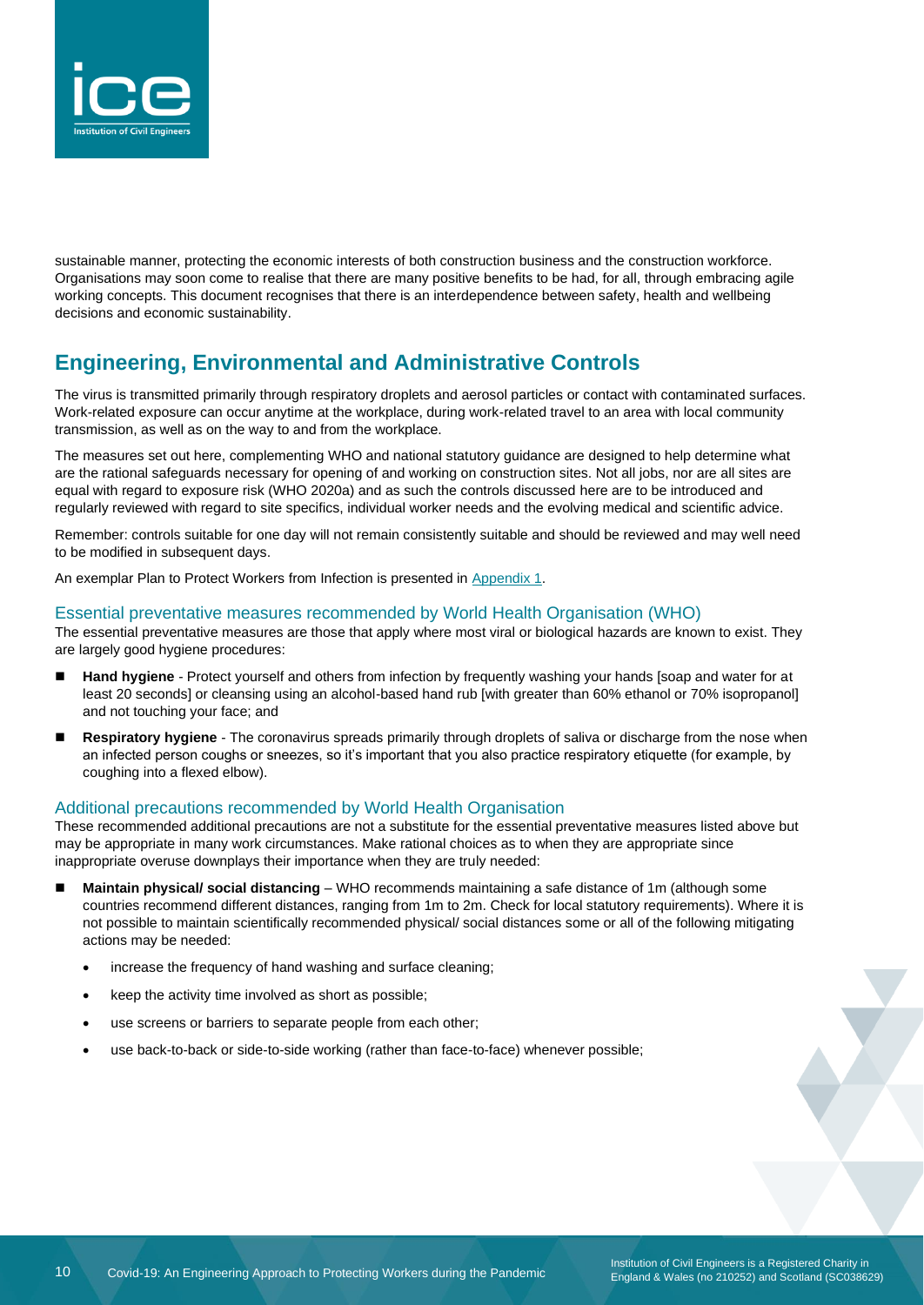

- reduce the number of people each person has contact with by using 'fixed teams or partnering' (so each person works with only a few others).
- **Masks** WHO recently altered its guidance relating to the wearing of face masks, recommending now that face masks be worn, not only on public transport but in circumstances where physical/ social distancing is difficult to maintain. The types of mask that are appropriate vary depending upon age and vulnerability. Medical-grade masks for over 60s and those with health issues and three-layer fabric mask for all others (WHO 2020b);
- ◼ **Routinely clean surfaces**  WHO recommends using a chlorine-based disinfectant/ hypochlorite at 1,000 parts per million (ppm) concentration; and
- Ventilation Maintain appropriate ventilation in enclosed spaces and in vehicles (although on fast-driven roads and motorways or in inclement weather this may not be suitable, in which case the use of the other additional precautions become more central). Adequate ventilation can help to reduce the likelihood of transmission of infection and natural ventilation can be one of the effective environmental measures.

### Personal Protective Equipment (PPE)

It is important to ensure that PPE, including masks are acquired from a reputable source and meet the meet appropriate regulatory/ national quality standards such as, British and European standards. Not all that is being promoted meet these standards and therefore cannot guarantee the level of protection needed.

Remember also that the wearing of masks recommended for use in controlling spread and/ or transmission of coronavirus are not confused with respiratory protective equipment, often used in construction processes, e.g. where silica or asbestos is known or suspected to be present. As with the wearing of any PPE the exact type and the circumstances for their use should be clear to everyone involved in the work activity.

#### Immunity passport

WHO has advised that at this point in the pandemic neither the scientific evidence nor the medical testing is sufficient to guarantee the accuracy of any form of 'immunity passport' or 'risk-free certificate'. WHO will keep this under scrutiny and present any updates in their scientific briefs (WHO 2020b). Therefore, at time of writing this guidance immunity passports are not encouraged.

### <span id="page-10-0"></span>**Training**

Workers returning to sites, largely to continue the work they were previously engaged with and ostensibly within their sphere of competence and capability. After a long break be conscious that there is the potential for skill fade and that time is to be allowed to adjust/ readjust.

Any training offered should be specific to the individual, needs assessed and introduce the workers to any changes that may have occurred as a result of the pandemic, including:

- The work to be carried out, including how to prepare the site for reopening;
- Ongoing worker communication and engagement procedures;
- Sources of reliable of guidance and information; and
- Any new/ additional controls, precautions, and signage.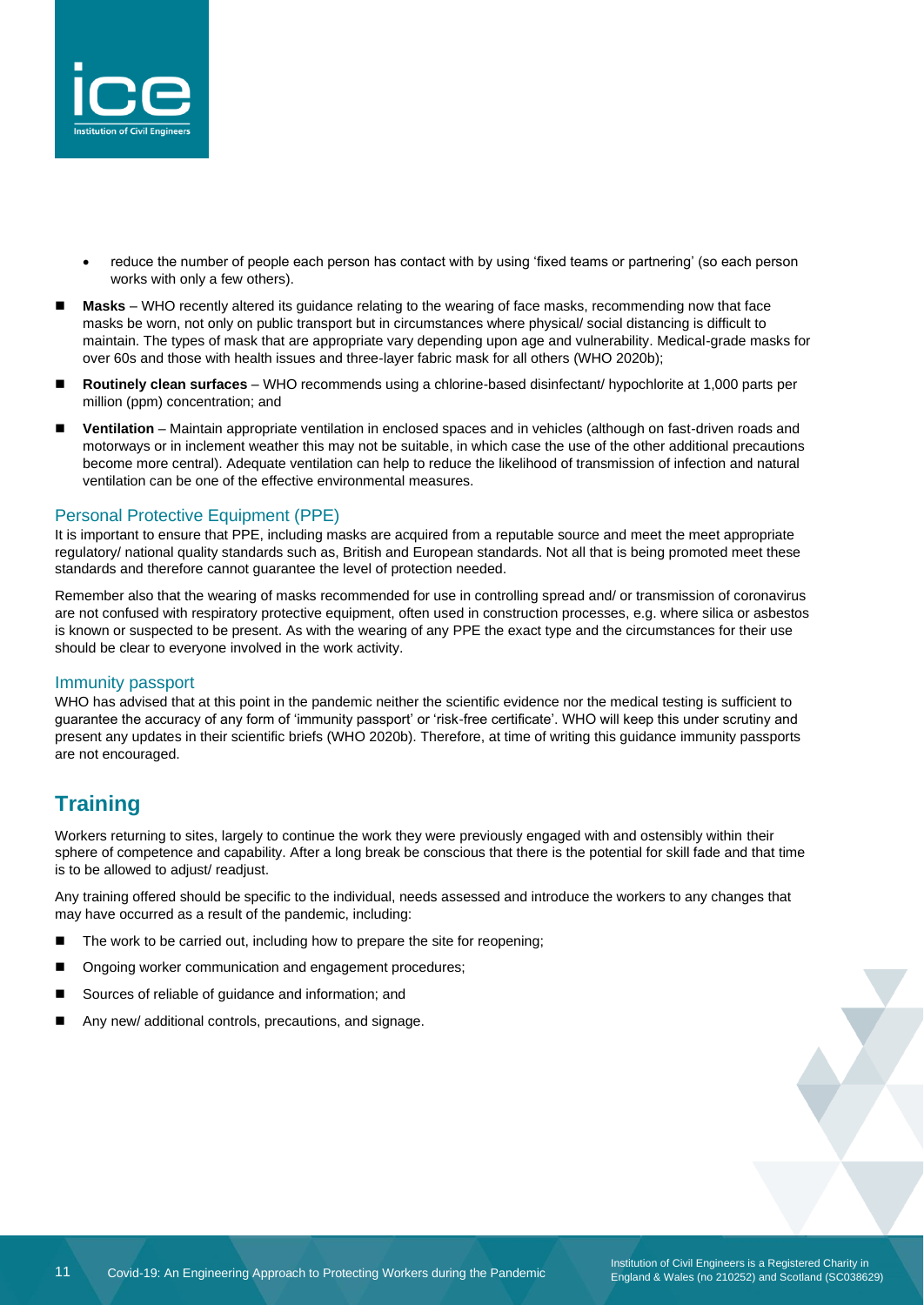

### <span id="page-11-0"></span>**Travel to and from Work/ Work Sites**

There is public transport guidance relating to travelling to and from work, which WHO advise includes the use of face masks. Statutory guidance on this may vary so make sure to check.

Construction Leadership Council (CLC 2020), Construction Industry Federation (CIF 2020) and Construction Scotland (CS 2020) have detailed guidelines relating to how employees may safely share travel in both personal and company vehicles.

### <span id="page-11-1"></span>**Shared Temporary Living Accommodation**

Employers should only consider shared living accommodation as a last resort. On construction projects where the use of shared living accommodation is deemed to be essential for the workforce arrangements need to be in place to maintain all the essential and additional recommended precautionary measures.

### <span id="page-11-2"></span>**Conclusion**

#### Maintaining good mental health

A conversation that is emerging and that will have greater voice in the times ahead is the value of work in enhancing our wellbeing. The issue of maintaining good mental health, during such an unprecedented lockdown has come to the fore with ICE and many employers exploring how workers safety, health and wellbeing may be maintained and/ or enhanced as the crisis evolves and workplaces return to their usual activities, albeit with some levels of additional precaution and control.

#### Strive to improve safe and healthy working practices

As we create the circumstances to allow us to emerge from the crisis created by the appearance of the coronavirus (SARS-CoV-2), be in no doubt of the role to be played by civil engineers. As the industry adjusts to the new reality it is hoped that with a collective and collaborative approach the good traits, evident in society during the lockdown; the recognition of the true value of key and essential workers and the upsurge in humanitarian and caring actions, will survives the crisis. There is the opportunity to re-evaluate what is important and act towards creating a better construction working life, not rush headlong back to what was.

#### Sharing good practice and lessons learnt

Finally, good engineers know that great design and construction is backed up by best advice and guidance. As the return to work progresses during the ongoing pandemic there is a need to always refer to credible sources for advice; World Health Organisation continually updates on the spread of and appropriate controls for dealing with coronavirus while ICE, as a learned society, continues to provide a signpost to excellent resources.

### **Contributors**

This document was produced with the support of and contributions from ICE's Expert Panel on Safety, Health and Wellbeing. Particular thanks to the members of the Task & Finish group from the wider Community of Practice for producing these guidelines.

**Contributing authors:** Ciaran McAleenan; Mark Hodgson; Peter Crosland; Philip McAleenan; and Tony Putsman.

Institution of Civil Engineers is a Registered Charity in England & Wales (no 210252) and Scotland (SC038629)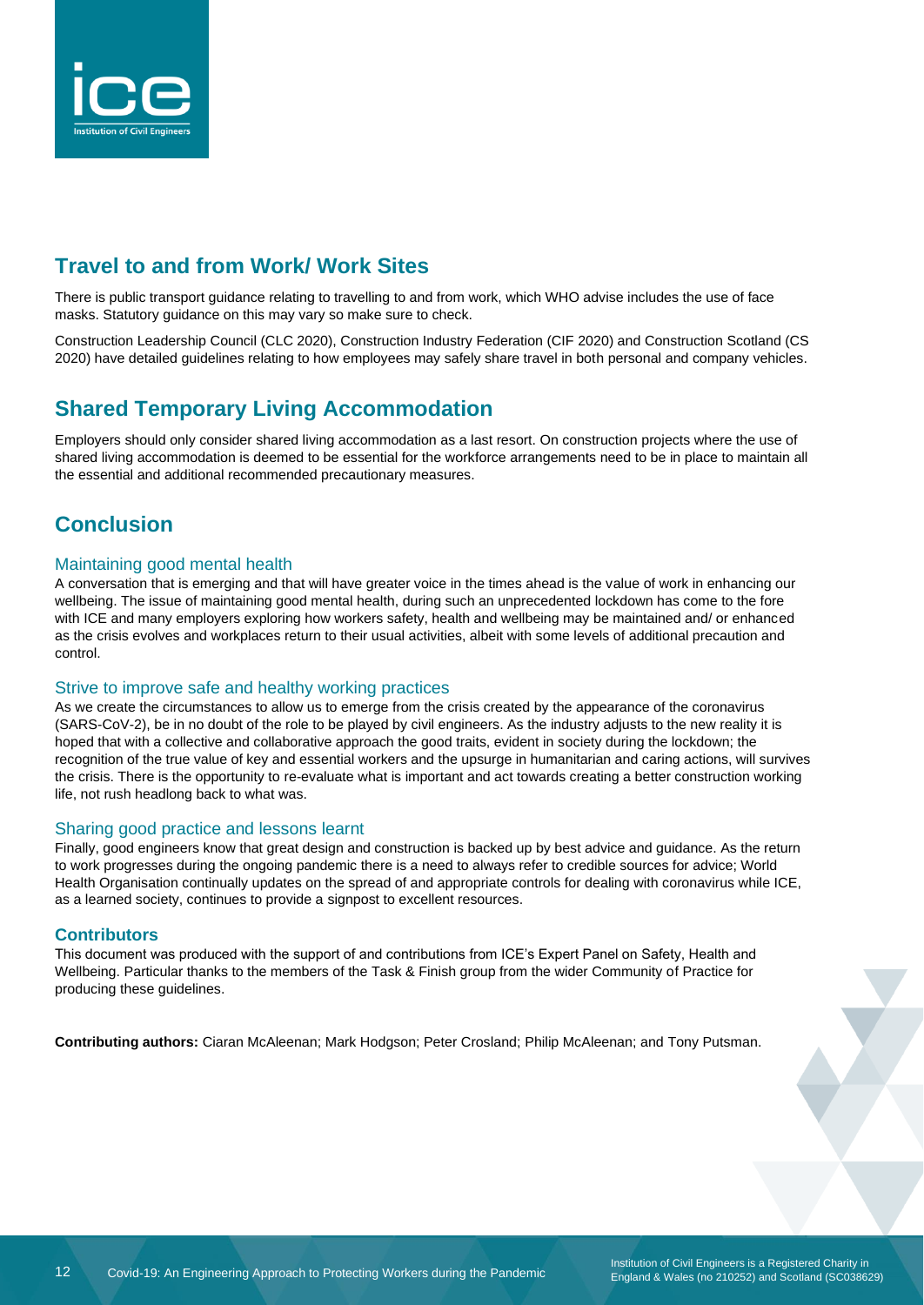

### <span id="page-12-0"></span>**References**

Barbosa F., Woetzel J., Mischke J., Ribeirinho M.J., Sridhar M., Parsons M., Bertram N., and Brown S. 2017. *Reinventing Construction: A Route to Higher Productivity*. [pdf] McKinsey Global Institute. Available at [https://www.mckinsey.com/~/media/McKinsey/Industries/Capital%20Projects%20and%20Infrastructure/Our%20Insights/Reinventin](https://www.mckinsey.com/~/media/McKinsey/Industries/Capital%2520Projects%2520and%2520Infrastructure/Our%2520Insights/Reinventing%2520construction%2520through%2520a%2520productivity%2520revolution/MGI-Reinventing-construction-A-route-to-higher-productivity-Full-report.pdf) [g%20construction%20through%20a%20productivity%20revolution/MGI-Reinventing-construction-A-route-to-higher-productivity-](https://www.mckinsey.com/~/media/McKinsey/Industries/Capital%2520Projects%2520and%2520Infrastructure/Our%2520Insights/Reinventing%2520construction%2520through%2520a%2520productivity%2520revolution/MGI-Reinventing-construction-A-route-to-higher-productivity-Full-report.pdf)[Full-report.pdf](https://www.mckinsey.com/~/media/McKinsey/Industries/Capital%2520Projects%2520and%2520Infrastructure/Our%2520Insights/Reinventing%2520construction%2520through%2520a%2520productivity%2520revolution/MGI-Reinventing-construction-A-route-to-higher-productivity-Full-report.pdf) [Accessed 18 June 2020].

Considerate Constructors Scheme [CCS]. n.d. Code of Considerate Practice [pdf]. Considerate Constructors Scheme. Available at: <https://www.ccscheme.org.uk/wp-content/uploads/2017/05/code-of-considerate-practice-2017.pdf> [Accessed 26 June 2020].

Construction Industry Federation [CIF]. 2020. *Construction Sector C19 Pandemic Standard Operating Procedures. Version 1. 14 April 2020* [pdf] Construction Industry Federation. Available at: [https://cif.ie/wp-content/uploads/2020/04/CIF-Covid-19-Operating-](https://cif.ie/wp-content/uploads/2020/04/CIF-Covid-19-Operating-Procedure-Report.pdf)[Procedure-Report.pdf](https://cif.ie/wp-content/uploads/2020/04/CIF-Covid-19-Operating-Procedure-Report.pdf) [Accessed 7 June 2020].

Construction Leadership Council [CLC]. 2020. *Construction Sector – Site Operating Procedures. Protecting Your Workforce During Coronavirus (Covid-19). Version 4. 18 May 2020* [pdf]. Construction Leadership Council. Available at: <https://www.constructionleadershipcouncil.co.uk/wp-content/uploads/2020/05/Site-Operating-Procedures-Version-4.pdf> [Accessed 7 June 2020].

Construction Scotland [CS]. 2020. Working on site during the COVID-19 pandemic: Construction Guidance. 28 May 2020. [pdf] Construction Scotland. Available at: <https://www.cs-ic.org/media/4048/cs-sog-28-05-20-2.pdf> [Accessed 3 July 2020].

HM Government. 2020a. *Working safely during COVID-19 in construction and other outdoor work. Guidance for employers, employees and the self-employed*. [pdf] HM Government. Available at: [https://assets.publishing.service.gov.uk/media/5eb961bfe90e070834b6675f/working-safely-during-covid-19-construction-outdoors-](https://assets.publishing.service.gov.uk/media/5eb961bfe90e070834b6675f/working-safely-during-covid-19-construction-outdoors-240520.pdf)[240520.pdf](https://assets.publishing.service.gov.uk/media/5eb961bfe90e070834b6675f/working-safely-during-covid-19-construction-outdoors-240520.pdf) [Accessed 5 June 2020].

HM Government. 2020b. Guidance for contacts of people with confirmed coronavirus (COVID-19) infection who do not live with the *person*. Updated 17 June 2020 [https://www.gov.uk/government/publications/guidance-for-contacts-of-people-with-possible-or](https://www.gov.uk/government/publications/guidance-for-contacts-of-people-with-possible-or-confirmed-coronavirus-covid-19-infection-who-do-not-live-with-the-person/guidance-for-contacts-of-people-with-possible-or-confirmed-coronavirus-covid-19-infection-who-do-not-live-with-the-person)[confirmed-coronavirus-covid-19-infection-who-do-not-live-with-the-person/guidance-for-contacts-of-people-with-possible-or](https://www.gov.uk/government/publications/guidance-for-contacts-of-people-with-possible-or-confirmed-coronavirus-covid-19-infection-who-do-not-live-with-the-person/guidance-for-contacts-of-people-with-possible-or-confirmed-coronavirus-covid-19-infection-who-do-not-live-with-the-person)[confirmed-coronavirus-covid-19-infection-who-do-not-live-with-the-person](https://www.gov.uk/government/publications/guidance-for-contacts-of-people-with-possible-or-confirmed-coronavirus-covid-19-infection-who-do-not-live-with-the-person/guidance-for-contacts-of-people-with-possible-or-confirmed-coronavirus-covid-19-infection-who-do-not-live-with-the-person) [Accessed 26 June 2020].

HM Government. 2020c. *Guidance: COVID-19: cleaning in non-healthcare settings*. Updated 15 May 2020. [online] Available at: [https://www.gov.uk/government/publications/covid-19-decontamination-in-non-healthcare-settings/covid-19-decontamination-in](https://www.gov.uk/government/publications/covid-19-decontamination-in-non-healthcare-settings/covid-19-decontamination-in-non-healthcare-settings)[non-healthcare-settings](https://www.gov.uk/government/publications/covid-19-decontamination-in-non-healthcare-settings/covid-19-decontamination-in-non-healthcare-settings) [Accessed 26 June 2020].

International Labour Organization [ILO], 2020. *A safe and healthy return to work during the COVID-19 pandemic*. [online] Available at: [https://www.ilo.org/global/topics/safety-and-health-at-work/resources-library/publications/WCMS\\_745549/lang--en/index.htm](https://www.ilo.org/global/topics/safety-and-health-at-work/resources-library/publications/WCMS_745549/lang--en/index.htm) [Accessed 18 June 2020].

Institution of Civil Engineers [ICE], 2020. *Guidance for design risk management. Improving design risk management (DRM) in the construction industry. Version 2 – April 2020*. [pdf] Institution of Civil Engineers. Available at: <https://www.ice.org.uk/ICEDevelopmentWebPortal/media/News/ICE%20News/DRM-Guidance-Version-2-April-2020-FINAL.pdf> [Accessed 30 June 2020].

Public Health England [PHE], 2020. *Beyond the Data: Understanding the Impact of COVID-19 on BAME Communities.* 16 June 2020. [pdf] Public Health England. Available at: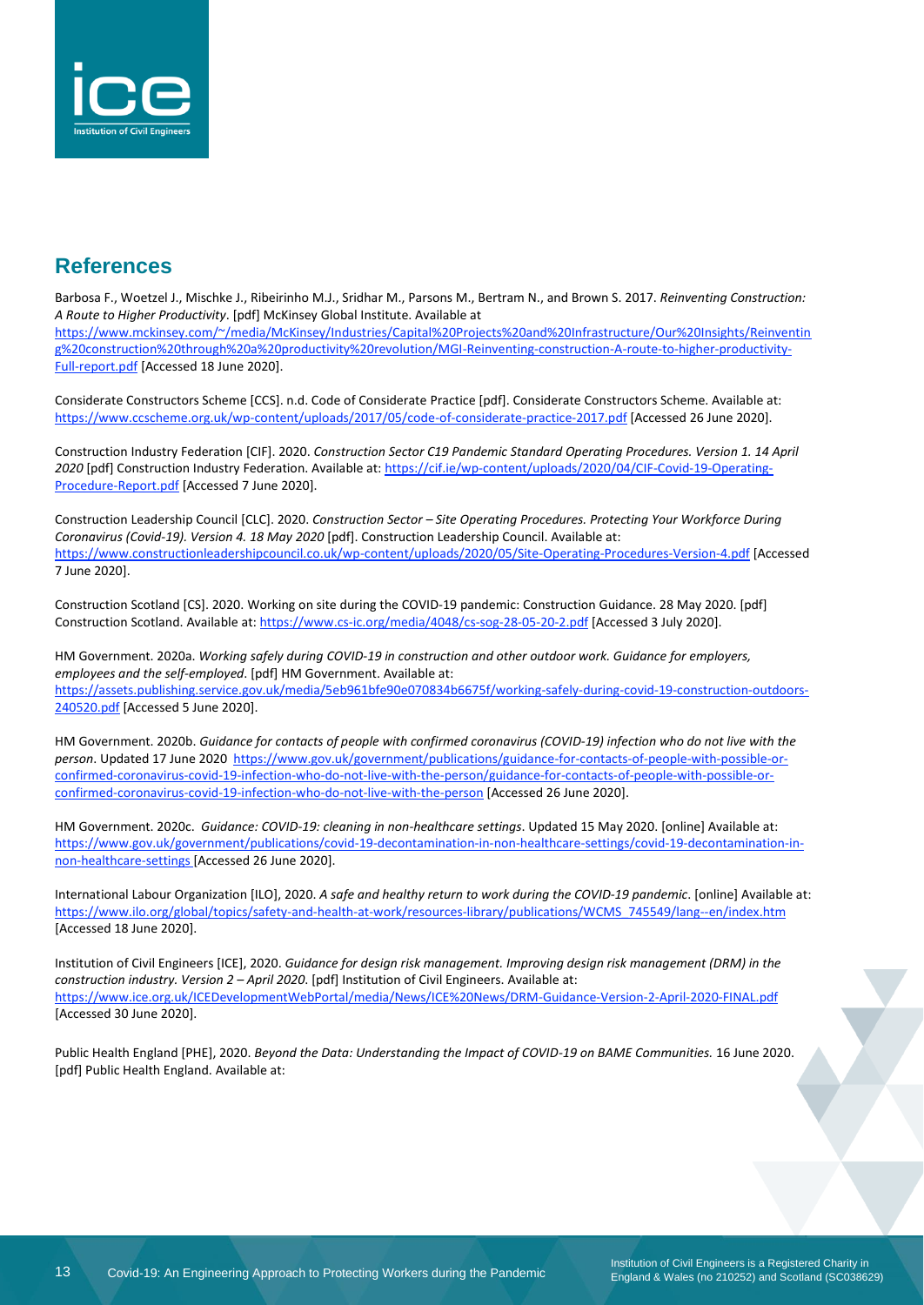

[https://assets.publishing.service.gov.uk/government/uploads/system/uploads/attachment\\_data/file/892376/COVID\\_stakeholder\\_e](https://assets.publishing.service.gov.uk/government/uploads/system/uploads/attachment_data/file/892376/COVID_stakeholder_engagement_synthesis_beyond_the_data.pdf) ngagement synthesis beyond the data.pdf [Accessed 1 July 2020].

World Health Organisation [WHO], 2020a. Considerations for public health and social measures in the workplace in the context of *COVID-19.* [online] Available at: [https://www.who.int/publications/i/item/considerations-for-public-health-and-social-measures-in](https://www.who.int/publications/i/item/considerations-for-public-health-and-social-measures-in-the-workplace-in-the-context-of-covid-19)[the-workplace-in-the-context-of-covid-19](https://www.who.int/publications/i/item/considerations-for-public-health-and-social-measures-in-the-workplace-in-the-context-of-covid-19) [Accessed 7 June 2020].

World Health Organisation [WHO], 2020b. *Coronavirus disease (COVID-19) pandemic* [online] Available at: https://www.who.int/emergencies/diseases/novel-coronavirus-2019 [Accessed 7 June 2020].

## <span id="page-13-0"></span>**Public Health Bodies – Sources of Advice**

- Public Health England: <https://www.gov.uk/government/organisations/public-health-england>
- Public Health Wales: [https://phw.nhs.wales](https://phw.nhs.wales/)
- Health Protection Scotland: [https://www.hps.scot.nhs.uk](https://www.hps.scot.nhs.uk/)
- Scottish Government Coronavirus Guidance: https://www.gov.scot/collections/coronavirus-covid-19-guidance/
- Public Health Agency (Northern Ireland): [https://www.publichealth.hscni.net](https://www.publichealth.hscni.net/)
- Public Health Ireland: <https://www2.hse.ie/coronavirus/>
- Public Health European Union: <https://ec.europa.eu/health/>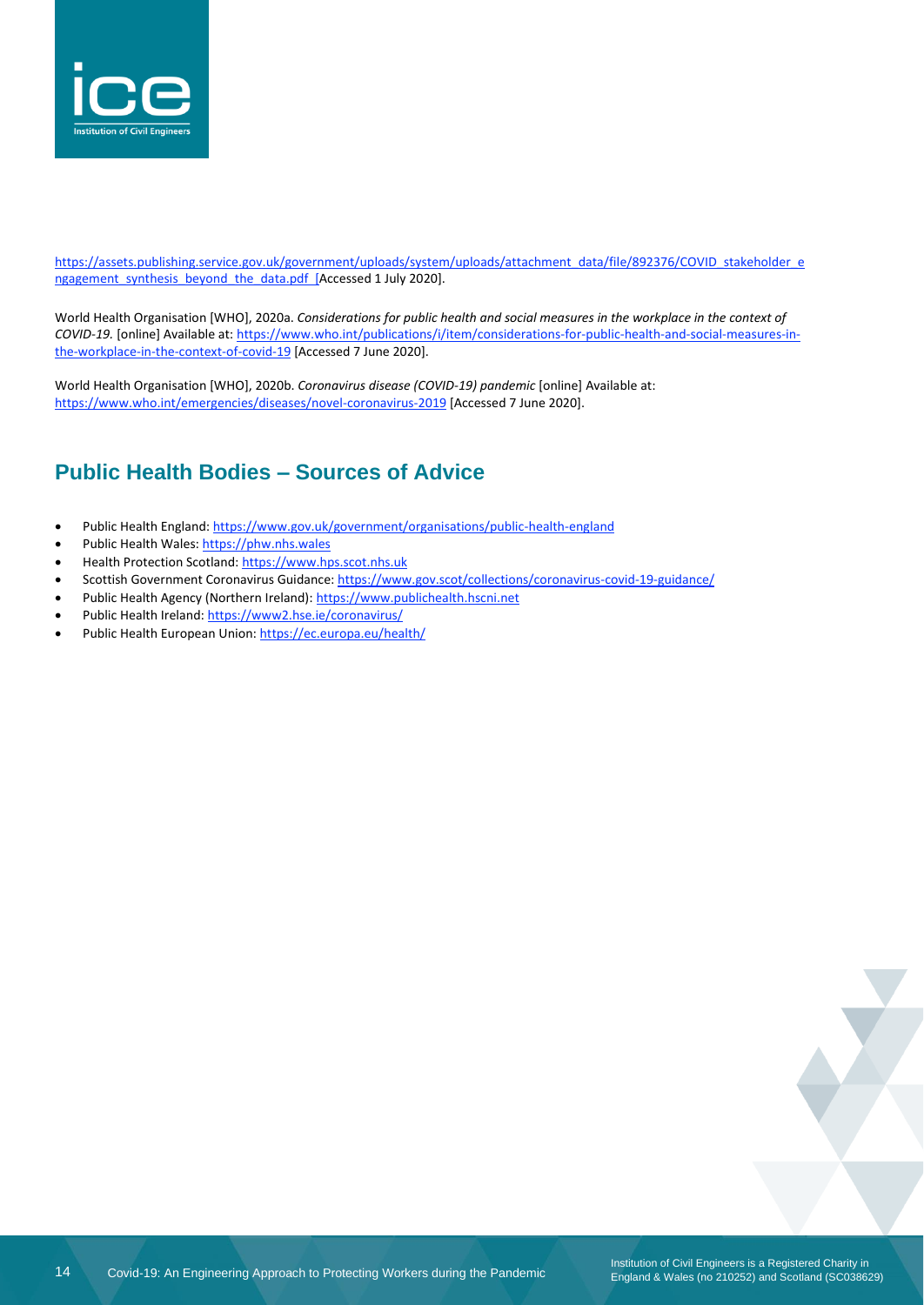

## <span id="page-14-0"></span>**Appendix 1: Exemplar Plan to Protect Workers from Infection**

### **PLAN** 1. Establish and/or convene the joint worker/management safety, health and wellbeing team to plan and organise appropriate control measures to prevent the spread of infection. • Obtain up to date guidance and information from competent expert sources. • Integrate plans with the business continuity plan. 2. Agree the necessary preventative and control measures. • Ensure fairness and equity of treatment. 3. Agree and adopt engineering, organisational and administrative measures. • Social distancing and/or barriers where appropriate. Sufficient ventilation in enclosed areas. Reduce concentrations of workers in e.g., canteens, welfare areas, site entrance. • Appropriate training. Integrate these with existing controls measures for site safety. Communicate the plan. 4. Consider other coronavirus related concerns including. • Psychosocial hazards. Travel to and for work (on and between sites). • Accommodation arrangements. **DO**

- 5. Promote personal hygiene.
	- Hand hygiene.
		- Provide sufficient soap, water and disposable paper towels (preferred) and/ or
		- Disinfectant (at least 60% ethanol) alcohol-based gels.
		- Discourage sharing hand equipment, tools and office supplies.
	- Respiratory hygiene.
		- Provide disposable masks where required.
- 6. Regularly clean and disinfect.
	- Canteens, welfare areas, offices, storerooms, vehicles, employer-provided accommodation.
	- Electrostatic spray surface cleaning.
	- Use appropriate approved chemicals.
	- Post cleaning schedules.
- 7. Provide personal protective equipment (PPE) and inform workers of its correct use.